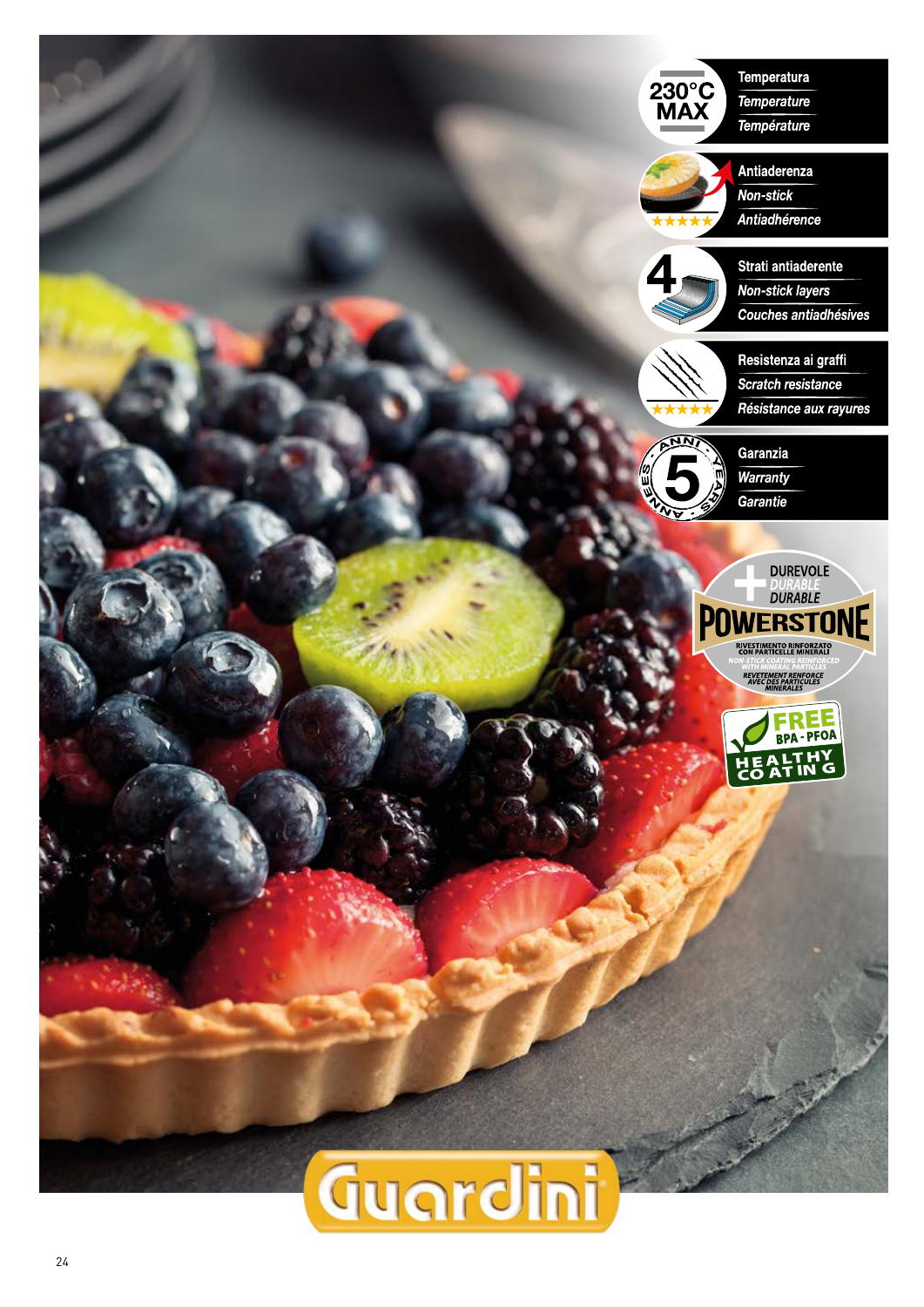

**Black Stone rappresenta una nuova generazione di antiaderenti che uniscono le proprietà di antiaderenza alla grande resistenza ad usura e abrasioni, grazie al rinforzo delle particelle minerali. Gli stampi della linea Black Stone sono realizzati in acciaio con rivestimento antiaderente Skandia2 quattro strati, rinforzato con particelle minerali.**

Eccezionali prestazioni, unite all'effetto "stone" rendono Black Stone un'opportunità unica per conquistare il consumatore sul punto vendita. **Black Stone represents a new generation of non-stick coating that, thanks to the special mineral particles reinforcement, combines the non-stick properties with a higher resistance to scratches and use. Black Stone's moulds are made of Hi-Top steel with a four layers of Skandia2 non-stick coating.**

The exceptional performances combined with the special "stone effect" make Black Stone a unique opportunity to attract the consumers in the stores.



Gli stampi della linea Black Stone sono personalizzati sul fondo dello stampo\* con il **logo Guardini** e la scritta **Made in Italy**, realizzati tramite la tecnologia **laser**.

The moulds of the Black Stone line are customized on the bottom of the mould\* with the **Guardini logo** and **Made in Italy**, made using **laser** technology. \*Except the Bundtform.

\*Eccetto lo Stampo budino con cono.

**MADE in ITALY**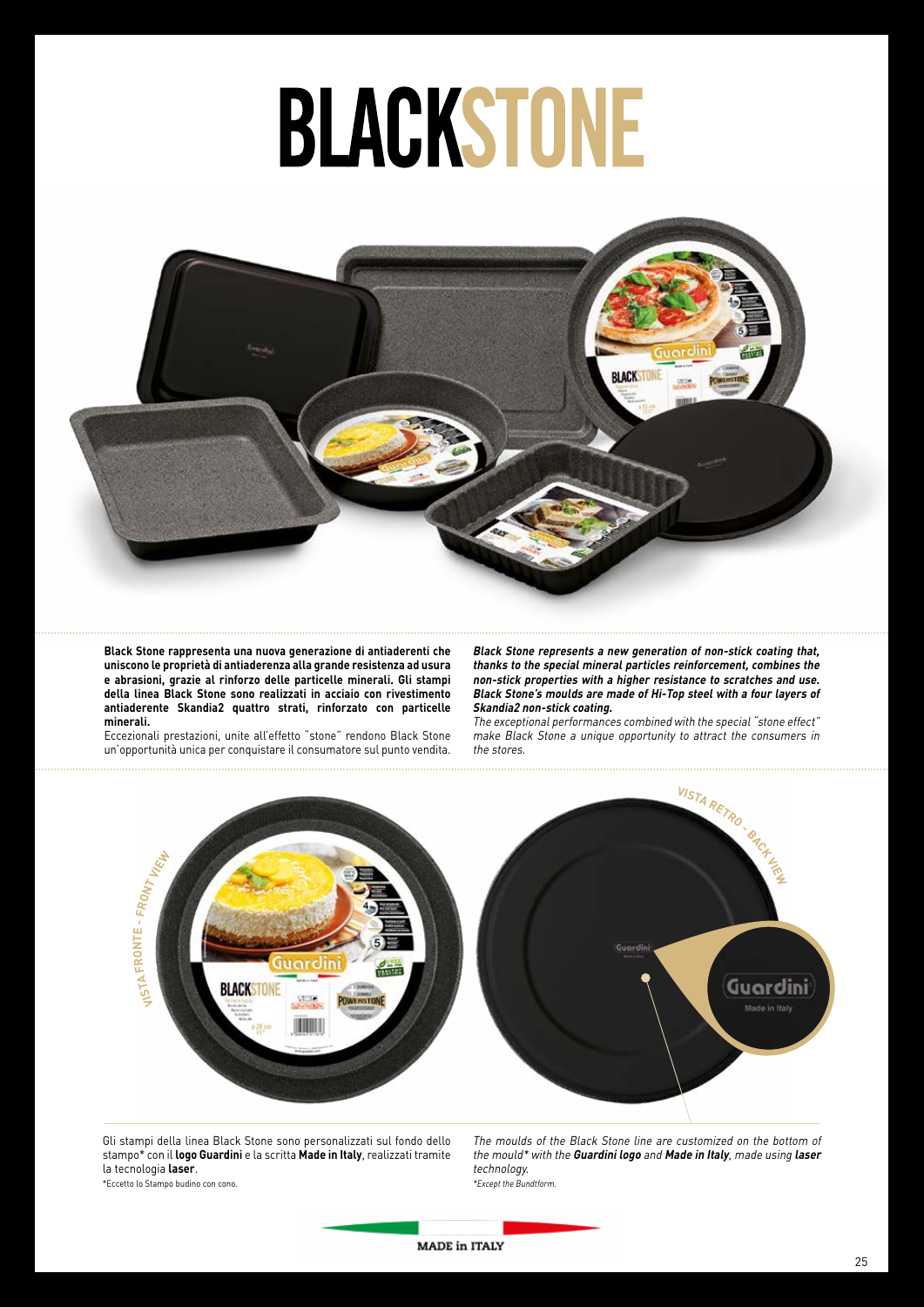

#### **Tortiera apribile 2 fondi**

Springform 2 bases Moule démontable 2 fonds Springform+Rohrboden Molde desmontable 2 fondos





| <b>CODE</b> | CМ               | <b>HCM</b> | <b>PACK</b> | <b>EAN</b>     |
|-------------|------------------|------------|-------------|----------------|
| 00451DGWBEE | $\varnothing$ 26 |            |             | 8006043 013610 |

Confezione: etichetta / Packaging: label



#### **Tortiera apribile 1 fondo**

Springform 1 base Moule démontable 1 fond Springform Molde desmontable 1 fondo



Speciale fondo salvagoccia<br>Leakproof base



| <b>CODE</b> | <b>CM</b>        | <b>HCM</b> | <b>PACK</b> | <b>EAN</b>     |
|-------------|------------------|------------|-------------|----------------|
| 00454DGWBEE | $\varnothing$ 26 | 7.6        |             | 8006043 011609 |

Confezione: etichetta / Packaging: label

#### **Tortiera liscia**

Round cake tin Moule à clafoutis Kuchenform Molde alto



| <b>CODE</b> | CМ          | <b>H CM</b> | <b>PACK</b> | <b>EAN</b>     |
|-------------|-------------|-------------|-------------|----------------|
| 00456DGWBEE | $\alpha$ 28 | 5.2         |             | 8006043 011616 |

Confezione: etichetta / Packaging: label

#### **Stampo crostata**

Flan tin Moule à tarte Obsttortenboden Molde rizado



| <b>CODE</b>   | <b>CM</b> | H CM | <b>PACK</b> | <b>EAN</b>                               |
|---------------|-----------|------|-------------|------------------------------------------|
| 00460FPDGWBEE | ø 28      |      |             | 8006043 011623                           |
|               |           |      |             | Confezione: etichetta / Packaging: label |

#### **Tegame pizza**

Pizza tin Plaque à pizza Pizzaform Molde para pizza



| <b>CODE</b> | CМ   | H CM | <b>PACK</b> | <b>EAN</b>     |
|-------------|------|------|-------------|----------------|
| 00467DGWBEE | ø 32 | 1.5  |             | 8006043 011630 |

Confezione: etichetta / Packaging: label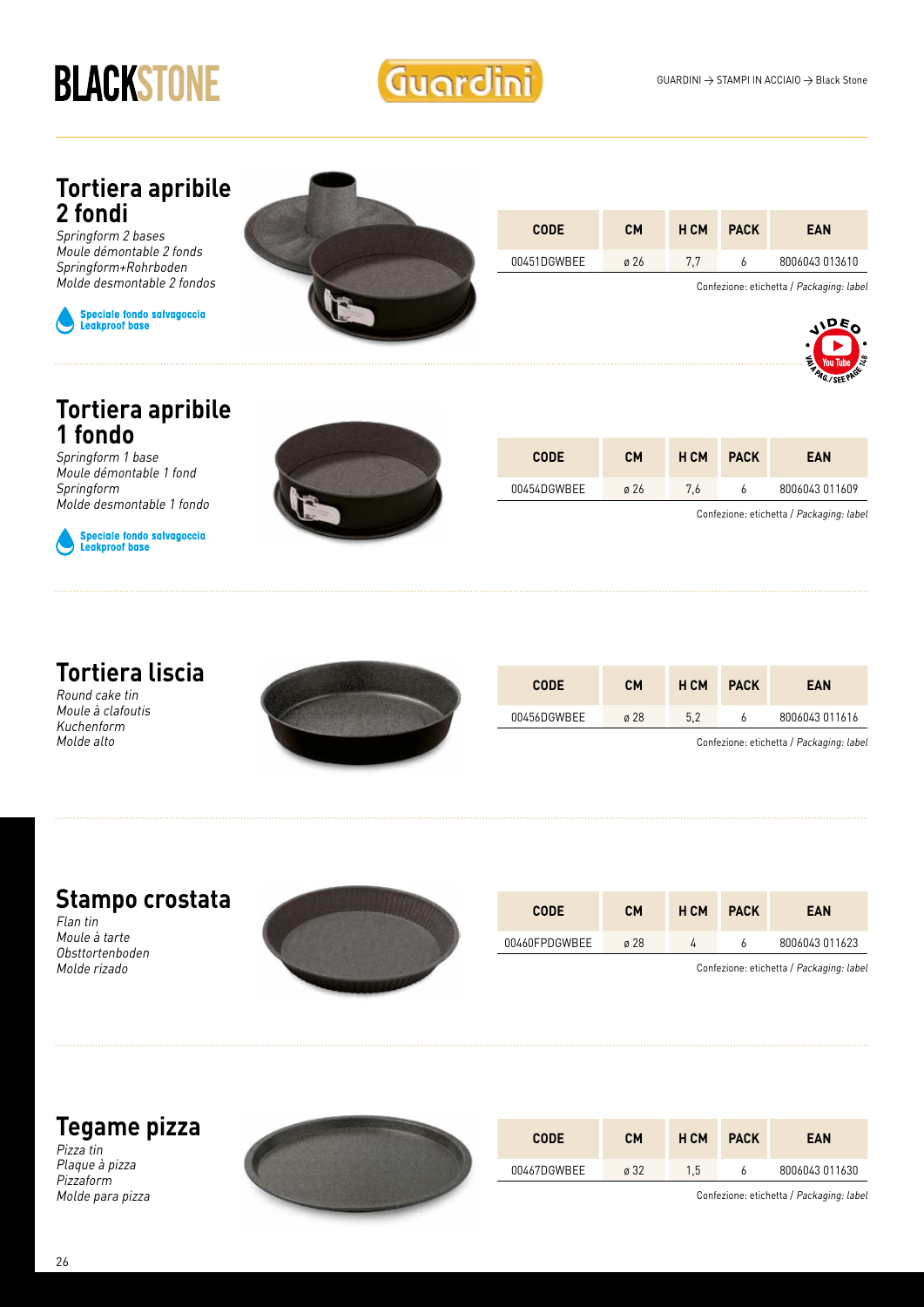

#### **Stampo plumcake**

 $\overline{L}$  pat tin Moule à cake Königskuchenform Molde plumcake



| <b>CODE</b> | <b>CM</b>      | <b>HCM</b> | <b>PACK</b> | <b>EAN</b>     |
|-------------|----------------|------------|-------------|----------------|
| 00469DGWBEE | $30 \times 11$ | 6.4        |             | 8006043 011647 |

Confezione: etichetta / Packaging: label

#### **Teglia rettangolare**

Baking sheet Plaque à four rectangulaire Herdbackblech Bandeja rectangular



| <b>CODE</b> | CМ             | H CM | <b>PACK</b> | <b>EAN</b>     |
|-------------|----------------|------|-------------|----------------|
| 00470DGWBEE | $26 \times 37$ | 2.1  |             | 8006043 011654 |

Confezione: etichetta / Packaging: label

#### **Lasagnera**

Bake & roast pan Plat à four Auflaufform Rustidera



| <b>CODE</b> | <b>CM</b>      | <b>HCM</b> | <b>PACK</b> | <b>EAN</b>     |
|-------------|----------------|------------|-------------|----------------|
| 00474DGWBEE | $22 \times 28$ | 4.7        |             | 8006043 011661 |
| 00475DGWBEE | $24 \times 32$ | 4.7        |             | 8006043 011678 |

Confezione: etichetta / Packaging: label

#### **Stampo budino con cono**

Bundtform **Guaelhopf Bundtform** Flanera con cono



| <b>CODE</b> | <b>CM</b>   | H CM | <b>PACK</b> | EAN            |
|-------------|-------------|------|-------------|----------------|
| 00477DGWBEE | $\alpha$ 23 | 12   |             | 8006043 013627 |

Confezione: etichetta / Packaging: label

#### **Stampo quadro**

Square cake tin Moule carré Quadratische backform Molde cuadrado



| <b>CODE</b> | <b>CM</b>      | H CM | <b>PACK</b> | <b>EAN</b>     |
|-------------|----------------|------|-------------|----------------|
| 00478DGWBEE | $24 \times 24$ | 4.5  |             | 8006043 011685 |

Confezione: etichetta / Packaging: label